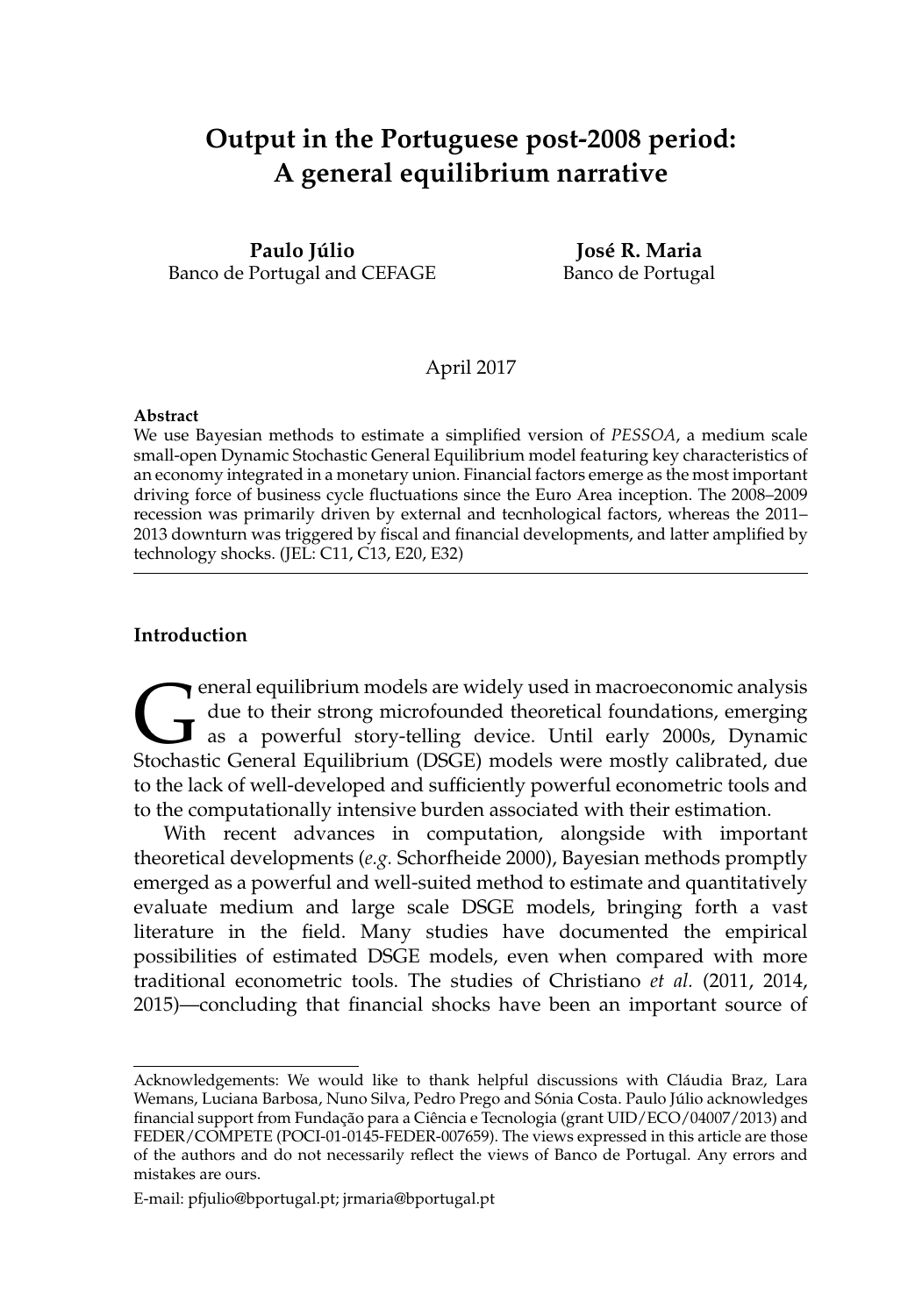business cycle fluctuations, playing a key role in the most recent period constitute fresh influential work on the field. The implementation and estimation of DSGE models has also assumed a relevant role among a number of policy-making institutions, such as the *Riksbank* (Adolfson *et al.* 2008), the *Bundesbank* (Gadatsch *et al.* 2015), the *Bank of Finland* (Kilponen *et al.* 2016), the *European Central Bank* (Christoffel *et al.* 2008), the *Banco Central do Brasil* (de Castro *et al.* 2011), or the *European Commission* (Ratto *et al.* 2009), just to name a few.

We use Bayesian methods to estimate a simplified version of *PESSOA*, a medium scale small-open DSGE model featuring key characteristics of an economy integrated in a monetary union. *PESSOA* features powerful non-Ricardian effects, imperfect market competition, and a number of nominal and real rigidities. The core structure draws from Kumhof *et al.* (2010). Financial frictions à la Bernanke *et al.* (1999), and explored for instance in Christiano *et al.* (2011), are encompassed within the model, allowing the identification of financial shocks. As usual in New Keynesian DSGE models, *PESSOA* shares some aspects with influential references in the field (*e.g.* Smets and Wouters 2003; Christiano *et al.* 2005; Adolfson *et al.* 2007), mainly in what regards market imperfections and frictions, though it presents some unique features. The overlapping generations scheme, along the lines initially suggested by Blanchard (1985) and Yaari (1965), together with a magnified life-cycle income profile, endogenously trigger an important degree of myopia among agents, breaking the traditional Ricardian equivalence and generating realistic private consumption responses to government expenditure shocks (Blanchard 1985; Galí *et al.* 2007). In addition, the stochastic finite lifetime framework enables the endogenous determination of the net foreign asset position of the economy in the steady state, by limiting the amount of assets/debt that households can accumulate (Harrison *et al.* 2005), and posits a positive correlation between public debt and the net foreign debt position.

We estimate the model for Portugal with quarterly observations over the 1999:1–2015:4 period using twenty four observable time series, which include real, nominal and financial variables. In line with Christiano *et al.* (2011), we remove the mean from each of the first-differenced time series and thus isolate the estimation from significant differences in exogenous trend growths. The stochastic behavior of the model is driven by twenty four structural shocks, grouped into five distinct categories: preference/technology disturbances; domestic markups; fiscal; financial; and, finally, external factors. We take advantage herein of several estimation byproducts—namely historical and variance decompositions—to shed some light on Portuguese business cycle fluctuations, with a particular focus in the post-2008 period.

Financial factors emerge as the most important driving force of business cycle fluctuations since the euro area inception. High frequency movements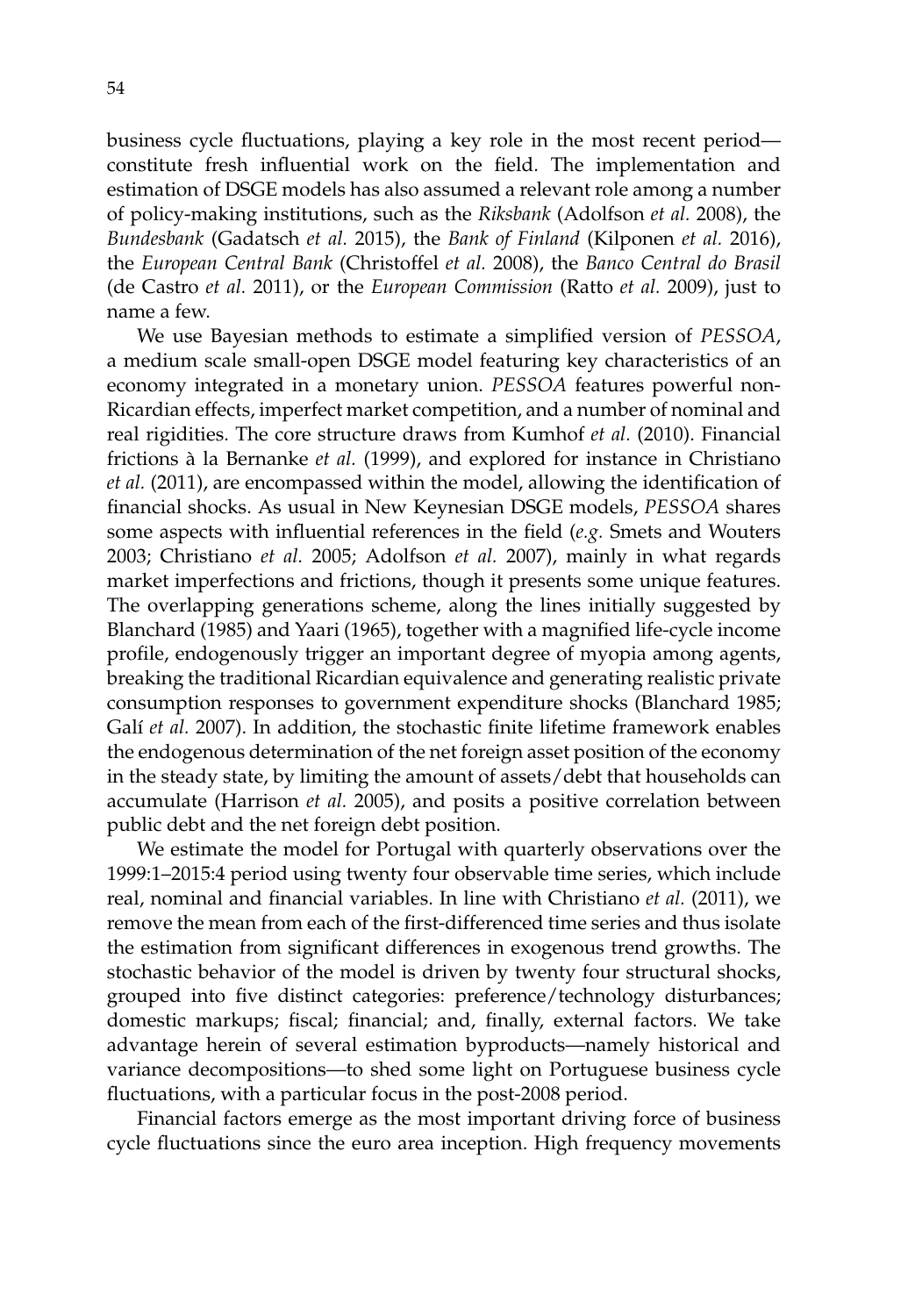are however largely influenced by technology and external factors. The 2008– 2009 recession was primarily driven by these two factors, whereas the 2011– 2013 downturn was triggered by fiscal and financial developments, and later amplified by technology shocks.

The remainder of the article is organized as follows. The next section provides a short description of the model. We continue by presenting the database and the stochastic content of PESSOA. This is followed by a section with a general equilibrium narrative for GDP. The last section concludes.

# **The model**

*PESSOA* is a DSGE model for a small open economy integrated in a monetary union. It features a multi-sectoral production structure, non-Ricardian characteristics, imperfect market competition, and a number of nominal, real and financial frictions. The structure used herein is slightly simplified in comparison with the calibrated version used on several occasions for policy analysis and simulation. $1$ 

Trade and financial flows are restricted to euro area countries, which are immune to domestic shocks, a consequence of the small-open economy framework. Domestic interest rates can only deviate from the reference rate of the Monetary Authority—hereafter the European Central Bank (ECB)—by an exogenous risk premium. The relative law of one price holds in the long run, implying that any domestic inflationary process *vis-à-vis* the euro area must be fully canceled out later through a desinflationary process and *vice-versa*. The external sector is represented by a Bayesian VAR model encompassing foreign output, interest rates, and inflation.

The economic environment is composed of ten types of agents: households, labor unions, manufacturers (intermediate goods producers), distributors (final goods producers), the government, capital goods producers, entrepreneurs, banks, foreign agents (the remaining euro area), and the ECB. Figure 1 depicts a bird's eye view of key interactions between agents.

Households evolve according to the overlapping generations scheme first proposed in Blanchard (1985). They are subject to stochastic finite lifetimes and face an identical and constant probability of death, independent of age (see Frenkel and Razin 1996; Harrison *et al.* 2005; Bayoumi and Sgherri 2006).

<sup>1.</sup> Technical details of the original version can be found in Almeida *et al.* 2013a. For examples of applications in a calibrated framework, see Almeida *et al.* (2009, 2010, 2013b); Castro *et al.* (2013, 2015). As compared with the initial version of *PESSOA*, we simplify the intermediate and final goods sectors by collapsing the tradable and non-tradable sectors into one single sector, to attenuate identifiability issues.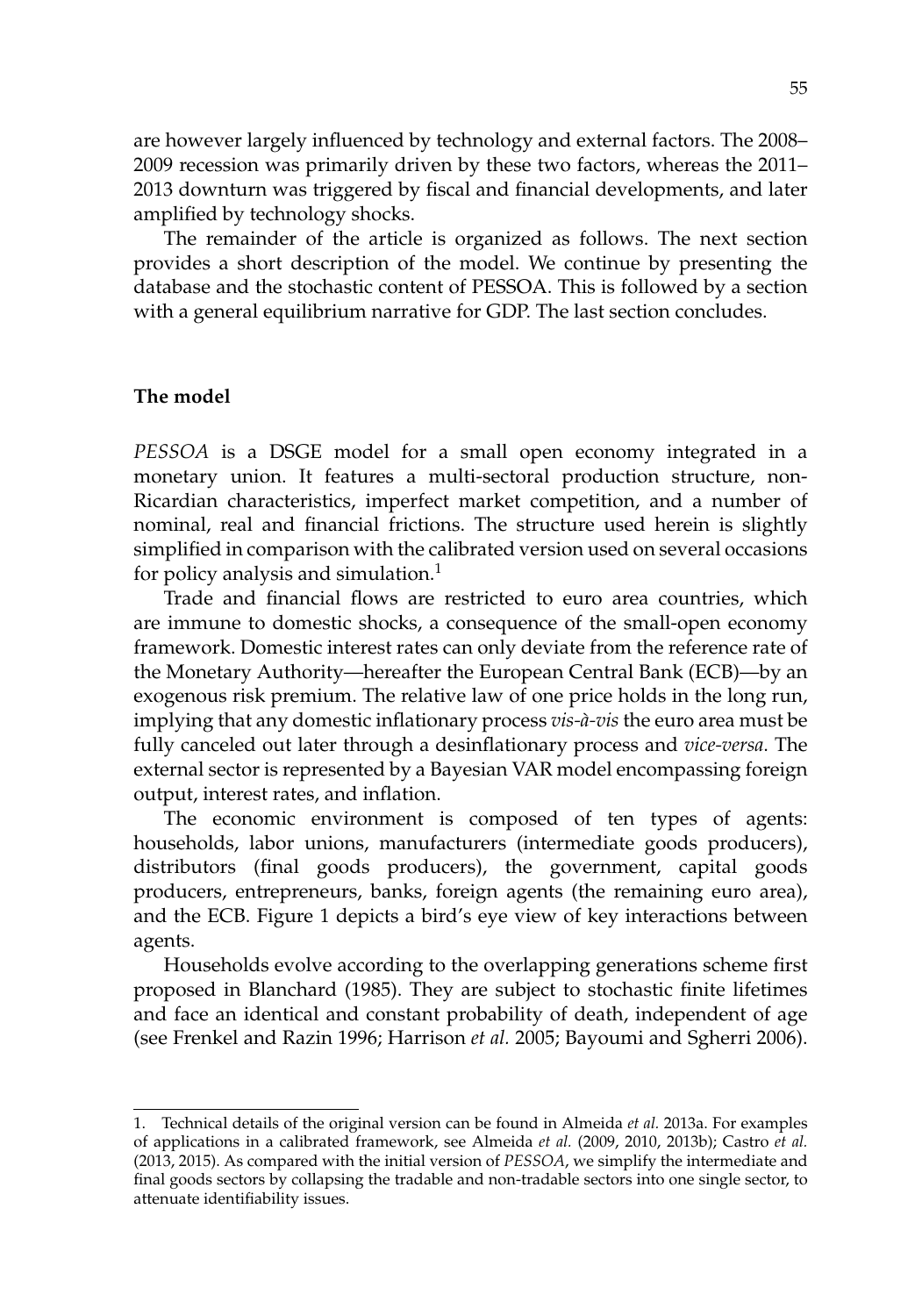

# FIGURE 1: A bird's eye view of *PESSOA*.

Source: The authors.

Notes: Identifier  $C$  stands for consumption goods,  $I$  for investment goods,  $G$  for government consumption goods,  $X$  for export goods, and  $M$  for import goods. The financial accelerator mechanism comprises capital goods producers, entrepreneurs, and banks. Filled lines of the domestic and foreign economies identify input suppliers, *e.g.* Households supply labor to Labor Unions; dotted lines identify customers, *e.g.* Households buy consumption goods from the C - Distributer.

Population is constant, implying that in each period the number of newborns equals those who perish. Two household types coexist in each and every period: asset holders, who are able to smooth out consumption over lifetime by trading assets; and hand-to-mouth households, who have no access to asset markets and therefore consume all their income in each and every period.

The model has intrinsic non-Ricardian features. Hand-to-mouth households do not smooth consumption and are always contemporaneously affected by all fiscal policy decisions. Asset holders strongly prefer to finance government expenditure through public debt issuance, since future taxes will be charged largely on yet-to-be born generations (Buiter 1988). Non-Ricardian effects are magnified by the life-cycle income profile, which shifts the proneness of agents towards paying taxes later, when labor income is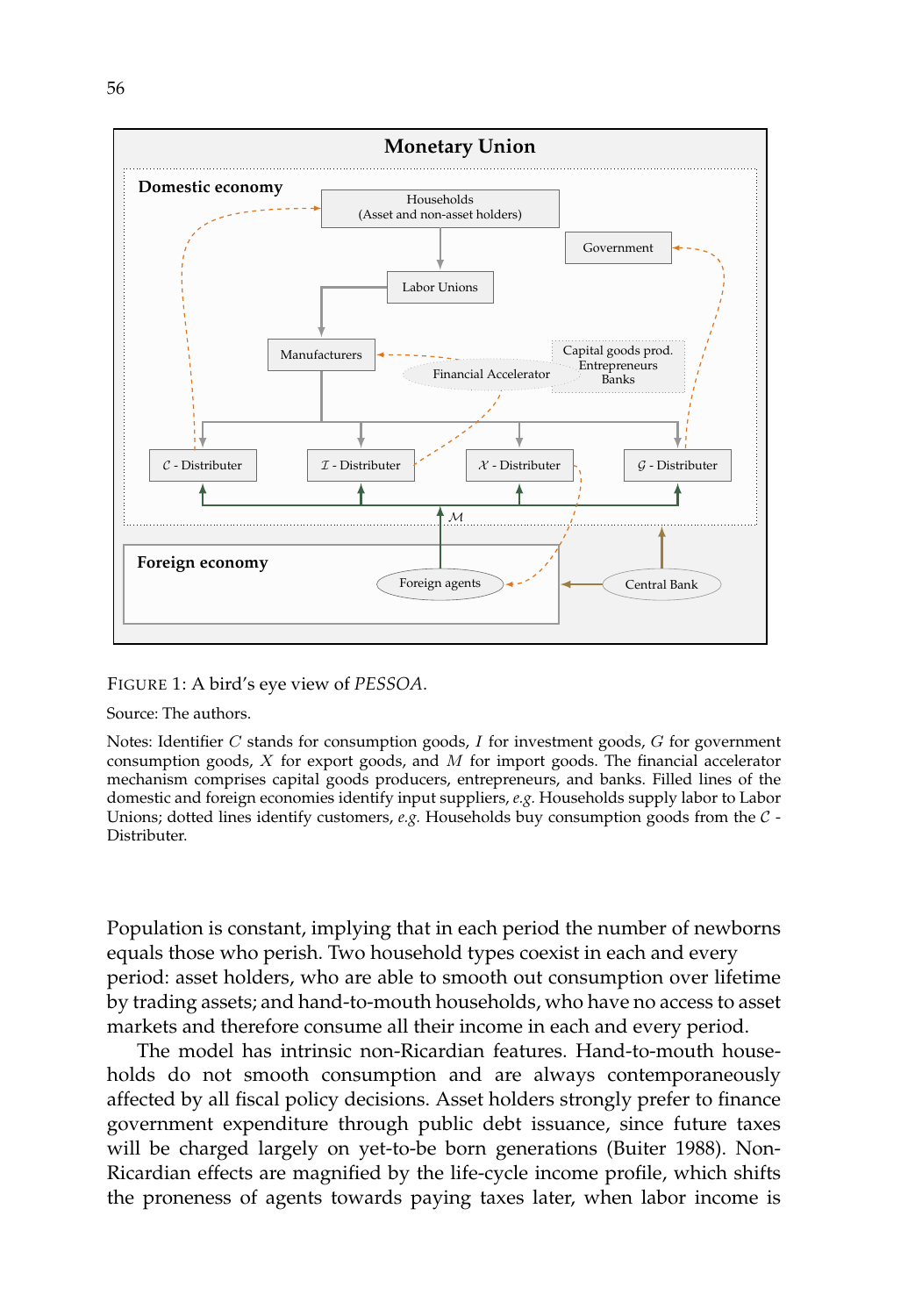lower. Additionally, the model features distortionary taxation on household's consumption, labor, and capital income. All households are remunerated for labor services rented to labor unions and may receive transfers from both the government and abroad. Asset holders also earn interest on bond holdings, receive dividends from firms, and a remuneration for financial services (in the bankruptcy monitoring of firms).

Labor unions hire labor services from households and rent them to manufacturers operating in the intermediate goods sector. They are perfectly competitive in the input market and monopolistically competitive in the output market, charging a markup to manufacturers and therefore creating a wedge between the wage paid by these firms and the wage received by households. Unions' profits are distributed to households in the form of dividends.

Manufacturers combine capital, rented from entrepreneurs, with labor services, hired from labor unions, to produce an intermediate good, which is thereafter sold to distributors. Manufacturers are perfectly competitive in the input market and monopolistically competitive in the output market, and face quadratic adjustment costs on price changes. They pay social security taxes on their payroll and capital income taxes on profits.

The financial accelerator mechanism depicted in Figure 1 comprises capital goods producers, entrepreneurs, and banks, along the lines of Bernanke *et al.* (1999) and Christiano *et al.* (2010). Financial frictions affect the after-tax return on capital and therefore capital accumulation. Capital goods producers are the exclusive producers of capital. Before each production cycle, they buy the undepreciated capital from entrepreneurs and combine it with investment goods bought from distributors to produce new installed capital, which is thereafter sold to entrepreneurs. Capital goods producers face quadratic adjustment costs when changing investment levels and are assumed to operate in a perfectly competitive environment in both input and output markets.

Entrepreneurs' actions have a direct effect on the capital accumulation of the economy. They do not have sufficient funds to finance desired capital purchases, but can cover the funding gap by borrowing from banks. They begin by choosing the optimal level of capital purchases. With net worth taken as given, such decision directly determines the balance sheet composition of the firm and therefore leverage. Entrepreneurs face a risky environment in which idiosyncratic shocks change the value of the capital stock (after the balance sheet composition has been decided). They are also responsible for selecting the capital utilization rate that maximizes the present discounted value of after-tax profits from the renting activity. At the end of each period, entrepreneurs buy the new capital stock from capital goods producers, and rent it for usage in the production process. Entrepreneurs pay a capital income tax on their profits.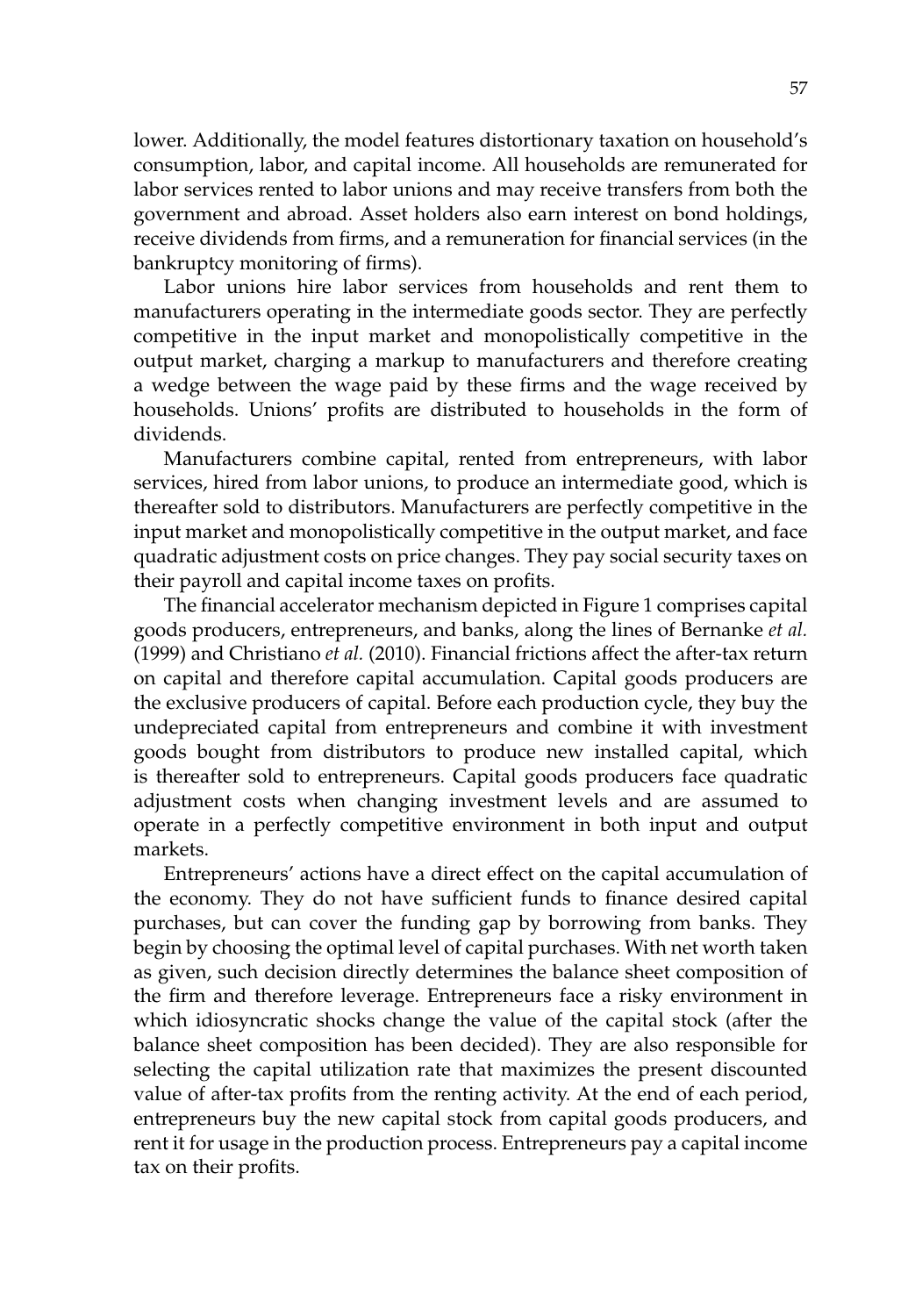Banks operate in a perfectly competitive environment, and their sole role is to borrow funds from asset holders and lend them to entrepreneurs. If an entrepreneur goes bankrupt, due to an adverse idiosyncratic shock, the bank must pay all bankruptcy costs to asset holders, such as auditing costs, asset liquidation or business interruption effects. Since capital acquisitions are risky, so are the loans of banks, who therefore charge a spread over the nationwide interest rate to cover for bankruptcy losses. Even though individual loans are risky, the aggregate banks' portfolio is risk free since each bank holds a fully diversified portfolio of loans. The contract celebrated between the entrepreneur and the bank features a menu of state contingent interest rates that ensure zero profits in each period and in all possible states of the world. All households loans are therefore secure at all times.

Distributors combine domestic intermediate goods with imported goods (identified in Figure 1 by  $M$ ) to produce all final goods. Consumption goods  $(C)$  are acquired by households, government consumption goods  $(G)$  by the government, and export goods  $(X)$  by foreign distributors. Investment goods  $(\mathcal{I})$ , acquired by capital goods producers, are a key component of the financial accelerator mechanism. Analogously to manufacturers, distributors are perfectly competitive in the input market and monopolistically competitive in the output market and face quadratic adjustment costs on price changes. They pay capital income taxes on profits.

Government spending comprises not only the above-mentioned acquisition of public consumption goods from distributors but also lumpsum transfers to households and interest outlays. Spending is financed through tax levies on wage income, capital income, and households' consumption, and eventually through transfers from abroad. The government may issue one-period bonds to finance expenditure, paying an interest rate on public debt. Wage income taxes—henceforth referred to as labor taxes—include the contributions paid by employees and the payroll tax paid by manufacturers. Changes in taxes paid by employees ensure that debt follows a nonexplosive path, although automatic stabilization policies allow for the fiscal balance to temporarily deviate from the pre-determined target level.

The rest of the world corresponds to the rest of the monetary union, and thus the nominal efective exchange rate is irrevocably set to unity. The domestic economy interacts with the foreign economy via the goods market and the financial market. In the goods market, domestic distributors buy imported goods from abroad to be used in the production of final goods. Likewise for foreign distributors, who buy export goods from domestic distributors. In the international financial market, asset holders trade assets to smooth out consumption.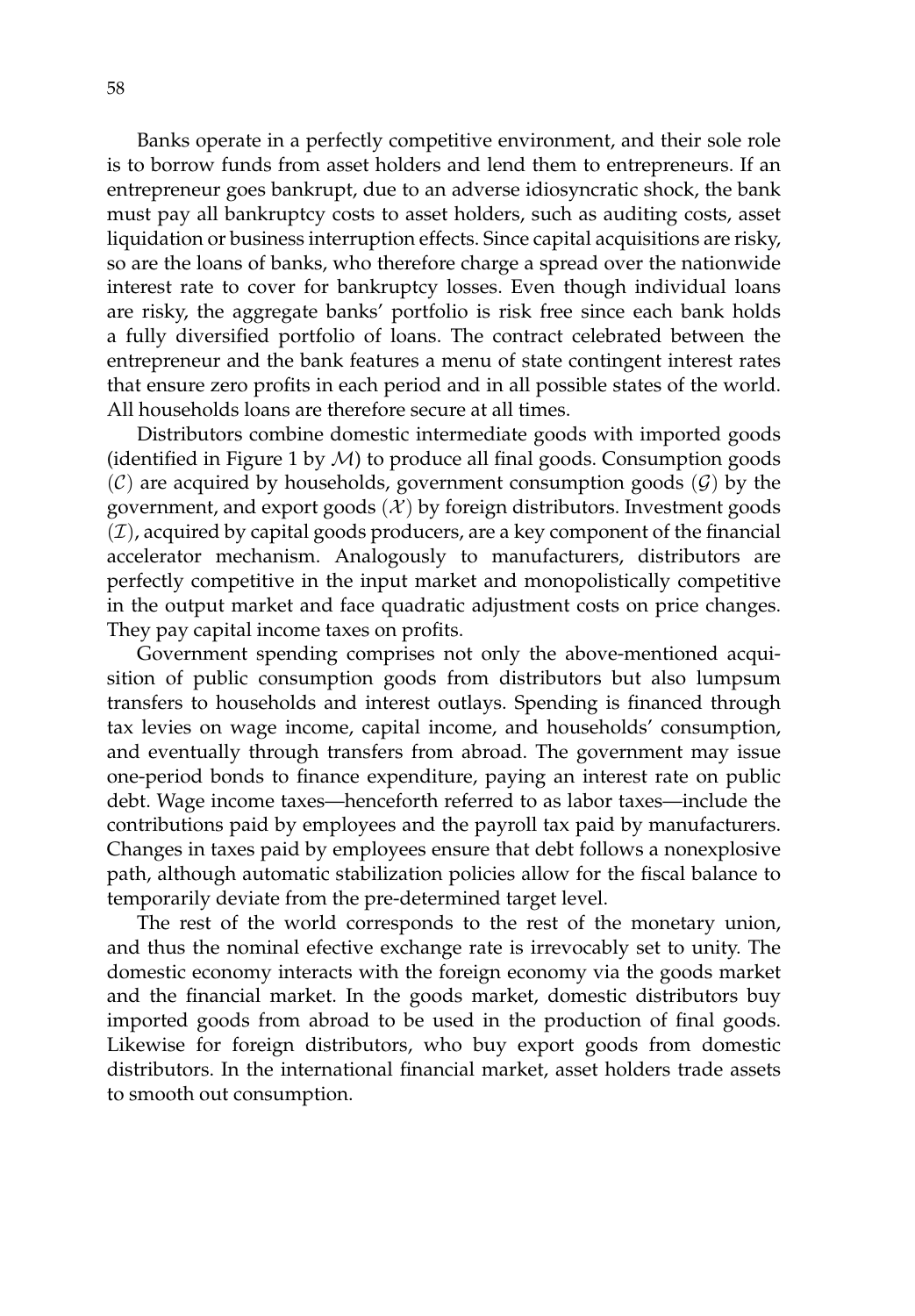# **Observed variables and structural shocks**

We estimate the model with quarterly observations over the 1999:1–2015:4 period using twenty four observable time series, which include real, nominal and financial variables. All endogenous variables and their transformation, prior to estimation, are reported in Table 1.

It should be noted that observed data transformations isolate the estimation from exogenous influences not directly accounted by the model's structure. The revenue-to-GDP ratio from payroll taxes and the social benefitsto-GDP ratio are two examples of observed data endowed with in-sample trends that are to a great extent related with a protracted increase in social protection and with aging. The model is not designed to capture these features, which assume a structural nature. To properly take into account their high frequency movement we computed the first (log) difference. We also demean most time series—thus suppressing exogenous trend growth differences or level differences—to favor the business cycle content of observed data and to avoid trending exogenous processes that affect the great ratios. All quarterly observations are seasonally adjusted. Whenever adjusted official series were not available, the transformation was performed using X12 ARIMA.

With the exception of foreign variables, we allow for measurement errors to take into account measurement noise in macro data. The variance of measurement errors is calibrated at 5 percent of the variance of each data series, except for financial data, where a higher noise justifies a larger value, of 25 percent.

We follow common practice in the literature and calibrate several nonidentifiable or weakly identified parameters according to related empirical studies or micro evidence, or by matching "great ratios" or any other quantifiable steady-state measure. Prior information is combined with the likelihood to obtain the posterior kernel, which is maximized through a numerical optimization routine to obtain an estimate for the posterior mode and the corresponding variance-covariance matrix. This information is used as an input to initialize the Random-Walk Metropolis-Hastings algorithm, yielding a sample from the posterior density of model parameters. We compute 4 parallel chains of 1 million draws each, and discard the first 500 thousand as the burn-in phase. All estimation byproducts are evaluated at the posterior mean. Observed data series used in estimation and smoothed variables without measurement error are, in general, virtually identical, with the exception of credit growth and credit spread, where the higher measurement error drives a wedge between the two.<sup>2</sup>

<sup>2.</sup> All details can be found in Júlio and Maria (2017), including calibration options and prior and posterior distribution analysis. There may exist minor quantitative differences against the results reported herein, with no effect on the main messages.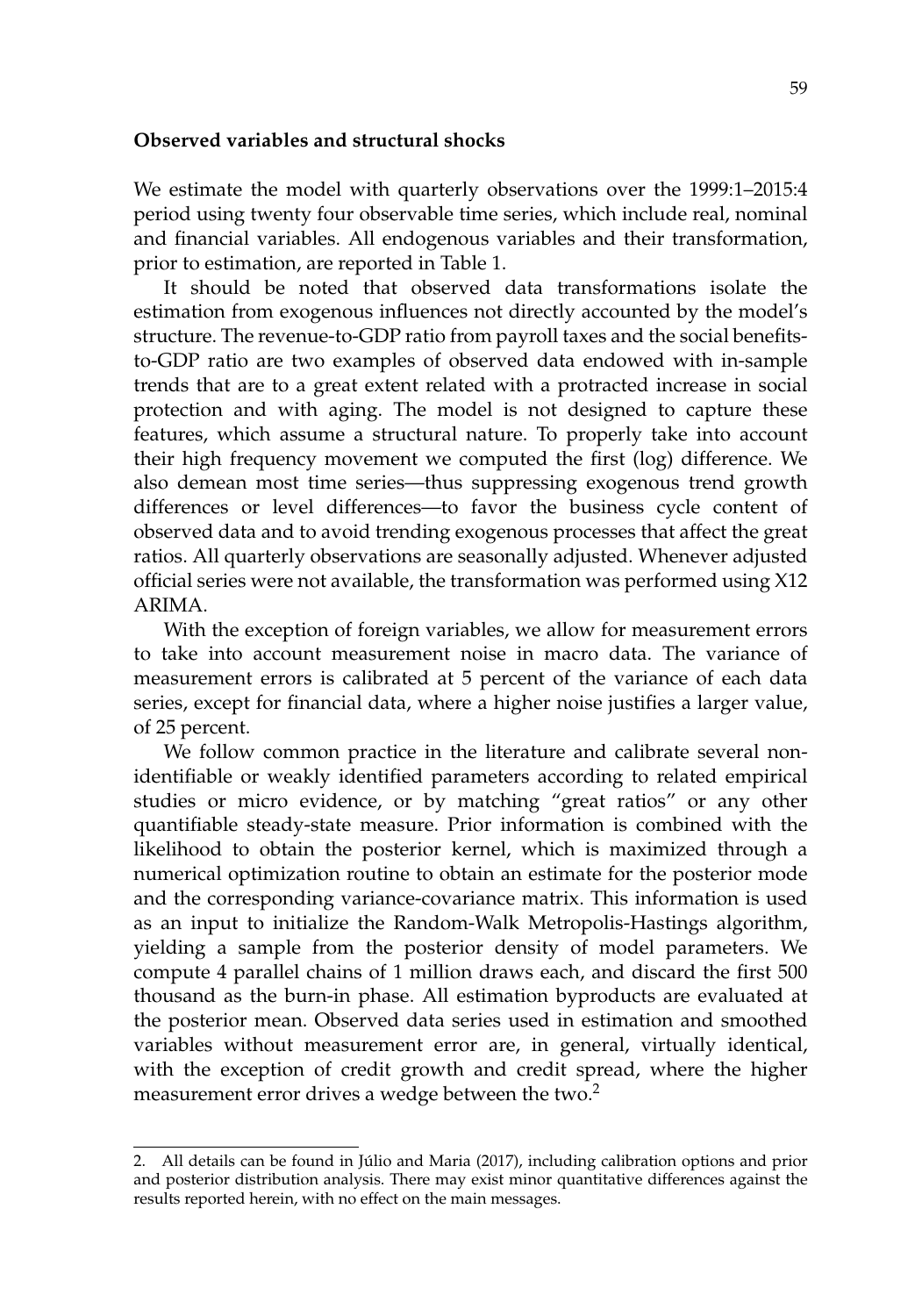### **Observed variables Transformation**

#### **Real side**

| GDP, per capita                               | First log difference, demeaned |  |
|-----------------------------------------------|--------------------------------|--|
| Private consumption, per capita               | First log difference, demeaned |  |
| Public consumption and investment, per capita | First log difference, demeaned |  |
| Private investment, per capita                | First log difference, demeaned |  |
| Exports, per capita                           | First log difference, demeaned |  |
| Imports, per capita                           | First log difference, demeaned |  |
| Real wages, per capita                        | First log difference, demeaned |  |
| Hours worked, per capita                      | First log difference, demeaned |  |
| Nominal side                                  |                                |  |
| GDP deflator                                  | First log difference, demeaned |  |
| Private consumption deflator                  | First log difference, demeaned |  |
| Public consumption and investment deflator    | First log difference, demeaned |  |
|                                               |                                |  |

Private investment deflator First log difference, demeaned Exports deflator First log difference, demeaned

#### **Fiscal policy**

| Revenue-to-GDP ratio: indirect taxes         |  |  |
|----------------------------------------------|--|--|
| Revenue-to-GDP ratio: household income taxes |  |  |
| Revenue-to-GDP ratio: corporate taxes        |  |  |
| Revenue-to-GDP ratio: Payroll taxes          |  |  |
| Expenditure-to-GDP ratio: social benefits    |  |  |

#### **Financial side**

Nationwide risk premium<br>
Real loans to Non-financial corporations, per capita 
First log difference, demeaned Real loans to Non-financial corporations, per capita First log difference, demeaned Corporate interest rate spread the spread Level (pp), demeaned Corporate interest rate spread

**Euro area data** 3-month EURIBOR

First log difference, demeaned

Level, demeaned Level, demeaned Level, demeaned First log difference, demeaned First log difference, demeaned

Real GDP, per capita First log difference, demeaned GDP deflator  $\Box$  First log difference, demeaned GDP deflator First log difference, demeaned<br>Level, demeaned

#### TABLE 1. Observed variables.

Source: Statistics Portugal, EUROSTAT and Banco de Portugal.

Notes: *Per capita* aggregates are computed with the overall population. Real wages are deflated by the private consumption deflator. Real loans are deflated by the GDP deflator. The nationwide risk premium is exogenously measured by the spread on the implicit interest rate on Portuguese government bonds *vis-à-vis* German bonds. The corporate interest rate spread is computed as the difference between the interest rate paid by non-financial corporations and the nationwide interest rate, which includes the risk premium. Percentage points are abbreviated to "pp."

The stochastic behavior of *PESSOA* is driven by twenty four structural shocks, which are aggregated into five categories, namely "Preferences & technology", "Domestic Markups", "Fiscal", "Financial" and "External/foreign" disturbances. The information content of each category is clarified in Table 2, which also includes the agent reported in Figure 1 that is directly affected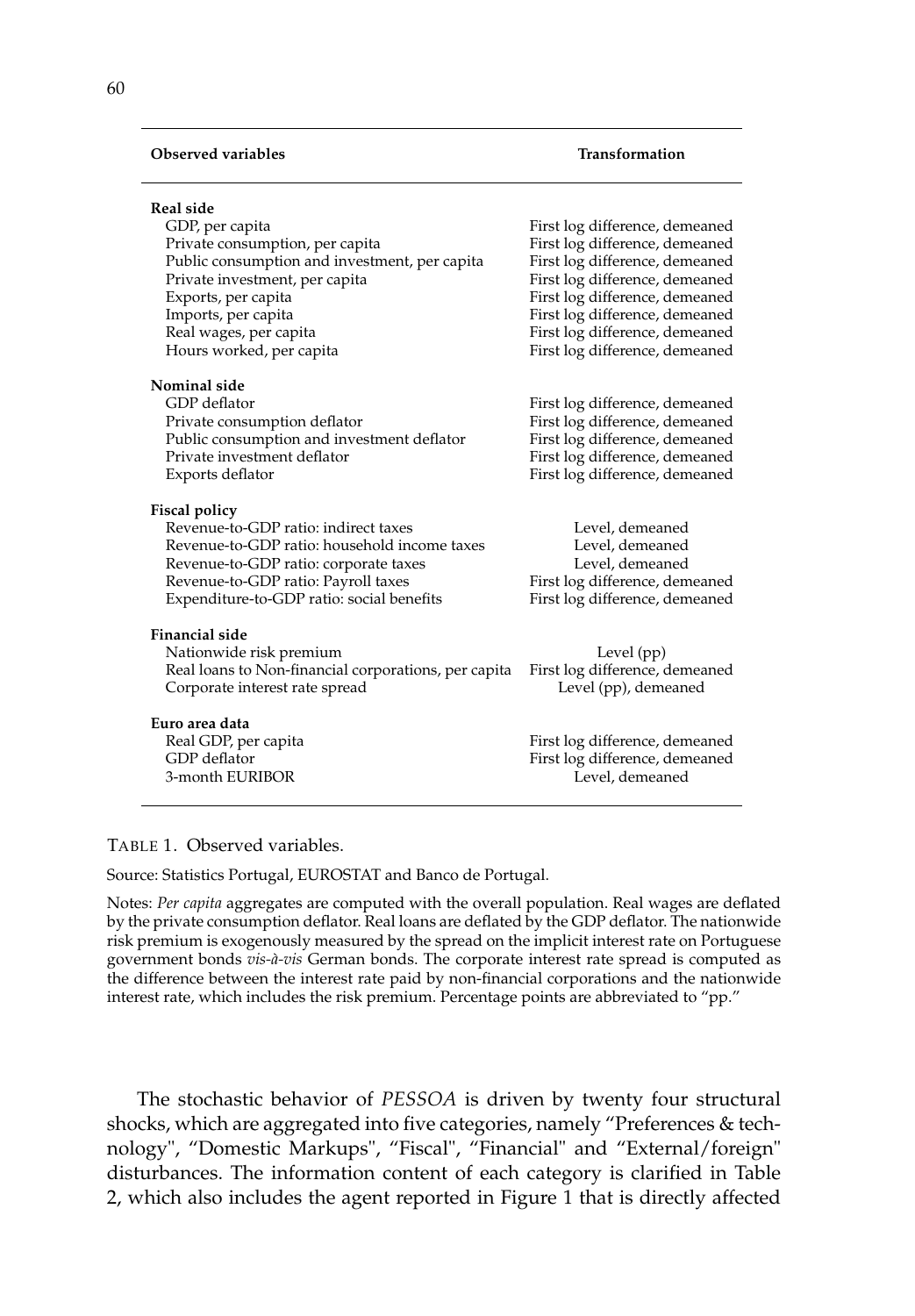| Component                              | Agent                       | <b>Processes</b> |
|----------------------------------------|-----------------------------|------------------|
| Preference/technology shocks           |                             |                  |
| Consumption/labor supply choice        | Households                  | AR(1)            |
| Imports efficiency                     | All distributors            | AR(1)            |
| Stationary labor-augmenting technology | Manufacturer                | AR(1)            |
| Unit root labor-augmenting technology  | Manufacturer                | AR(1)            |
| Private investment efficiency          | Capital goods producer      | AR(1)            |
| Domestic markup shocks                 |                             |                  |
| Wages                                  | Labour Unions               | AR(1)            |
| Consumption prices                     | $\mathcal{C}$ - Distributor | iid              |
| Investment prices                      | $\mathcal I$ - Distributor  | iid              |
| Government goods prices                | $G$ - Distributor           | iid              |
| Export prices                          | $\mathcal{X}$ - Distributor | iid              |
| <b>Fiscal shocks</b>                   |                             |                  |
| Public consumption and investment      | Government                  | AR(1)            |
| <b>Transfers</b>                       | Government                  | AR(1)            |
| Tax rates: labour                      | Government                  | AR(1)            |
| Tax rates: consumption                 | Government                  | AR(1)            |
| Tax rates: capital                     | Government                  | AR(1)            |
| Fiscal rule                            | Government                  | AR(1)            |
| <b>Financial shocks</b>                |                             |                  |
| Nationwide risk premium                | Several                     | AR(1)            |
| Borrowers' riskiness                   | Entrepreneur                | AR(1)            |
| Entrepreneurial net worth              | Entrepreneur                | AR(1)            |
| External/foreign shocks                |                             |                  |
| Import prices markup                   | All Distributors            | iid              |
| Export market share                    | $\mathcal{X}$ - Distributor | AR(1)            |
| Euro-area inflation                    | $\mathcal{X}$ - Distributor | <b>BVAR</b>      |
| Euro-area GDP growth                   | $\mathcal{X}$ - Distributor | <b>BVAR</b>      |
| Euro area interest rate                | Several                     | <b>BVAR</b>      |

# TABLE 2. Stochastic content of *PESSOA*.

#### Source: the authors.

Notes: The unit-root labor-augmenting technology shock is implemented by assuming that the first difference of the shock follows a stationary AR(1) process. The Portuguese interest rate is defined as the sum of the Euro area interest rate and the exogenous nationwide risk premium. Column "Agent" identifies the agent reported in Figure 1 that is directly affected by the shock, whenever applicable. Column "Processes" identifies whether the iid-normal error terms are associated with autoregressive processes of order one.

by the shock, whenever applicable, although from a general equilibrium perspective all agents are potentially affected at all times by all disturbances.

Twenty-one shocks affect directly the domestic economy, either through iid or first-order autoregressive processes. The remaining three shocks, namely those driving euro area inflation, output and interest rate are pinned down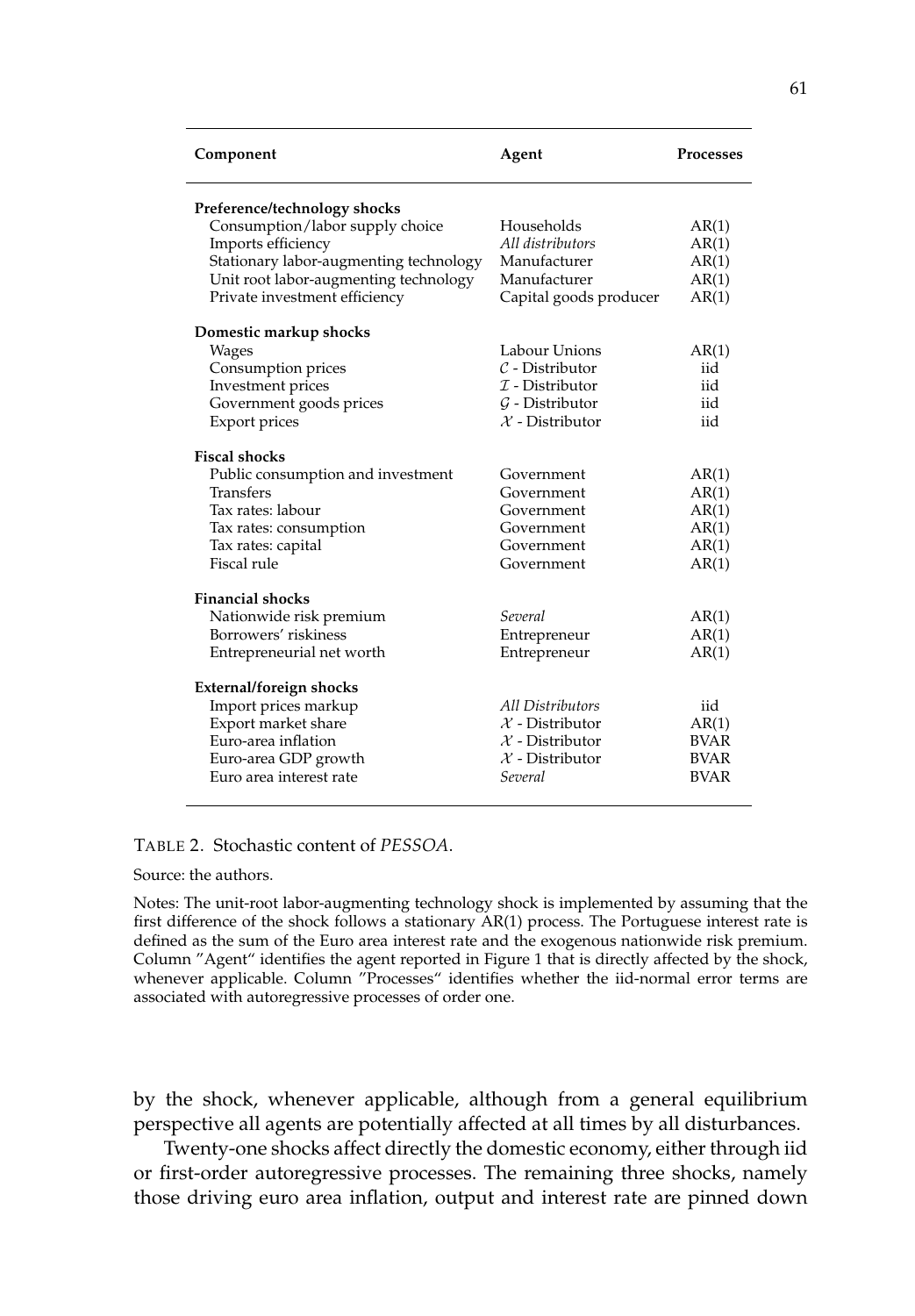

FIGURE 2: Smoothed shock processes.

Source: The authors.

Notes: Steady-state values can be found in Júlio and Maria (2017). The assumed processes behind each disturbance is reported in the last column of Table 2. "EA" identifies an Euro Area variable. EA output is set at in the steady state.

by a Bayesian VAR (BVAR) *à la* Christiano *et al.* (2011), estimated jointly with the DSGE model. Figure 2 reports the estimated smoothed shocks over the 1999:1-2015:4 period.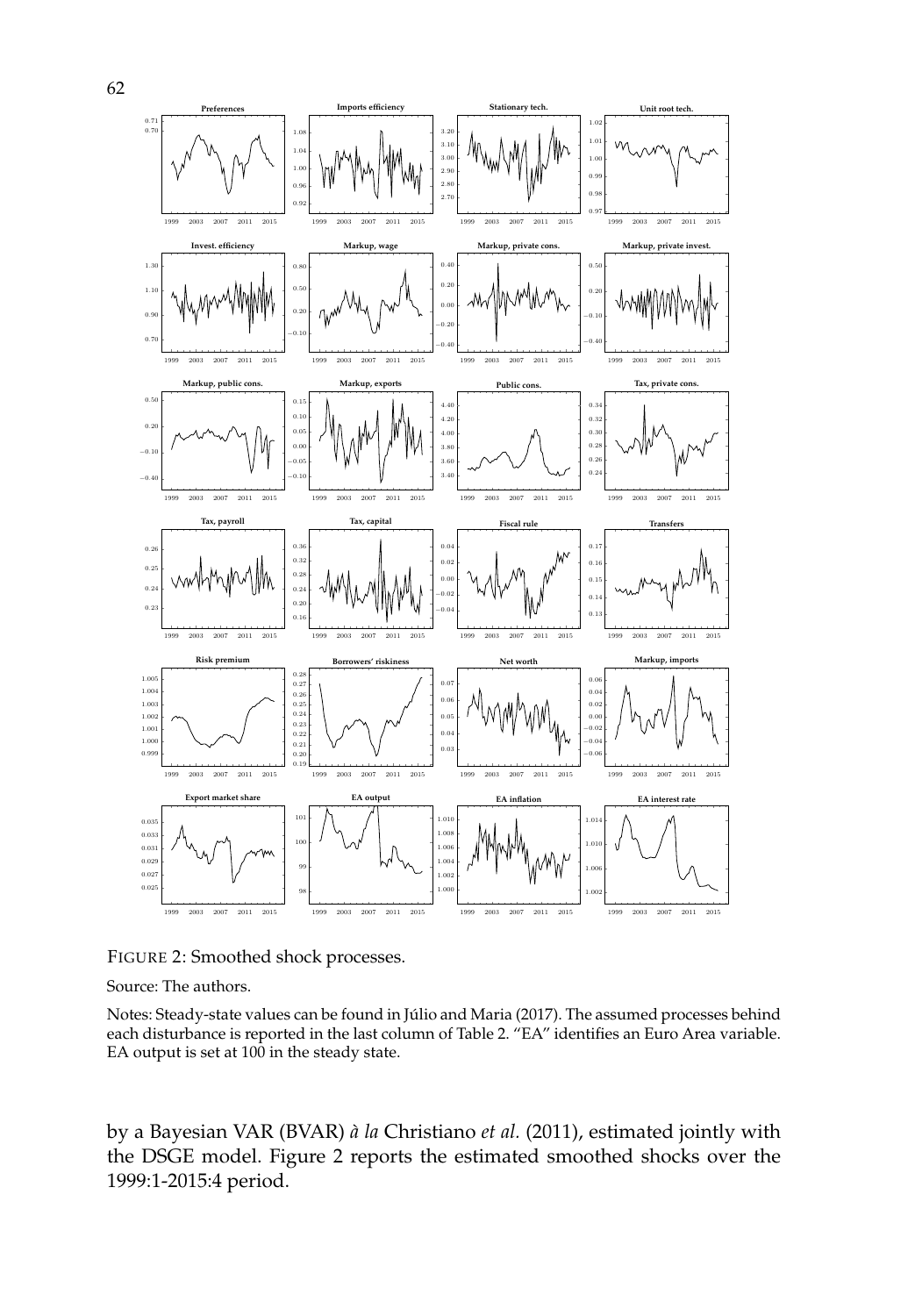

FIGURE 3: Forecast error variance decomposition for GDP.

Source: the authors.

Notes: The decomposition refers to the stationary component of the Portuguese GDP level, obtained after controlling for the level of technology.

# **A general equilibrium narrative for GDP**

Figure 3 depicts the forecast error variance decomposition for the stationary component of GDP at horizons of 1, 3, and 25 years, while Figure 4 depicts the historical decomposition of year-on-year changes according to the abovementioned five categories.

The most significant result associated with the variance decomposition outcome is the growing importance of financial factors as the time horizon increases. This tendency begins by dampening the effect of preference and technology shocks, and over longer horizons also of foreign/external factors. Domestic markups and fiscal policy decisions play a more limited role over all time horizons.

The relevance of financial factors is primarily attributed to the borrower's riskiness shock, which is always dominant in comparison with the remaining disturbances of this category. The relevance of this shock, which features a high persistence, is in line with recent empirical literature (Christiano *et al.* 2014). Nationwide risk premium is also relevant but particularly over shortterm horizons. Over the medium and long run the entrepreneurial net worth shock becomes relatively more important.

The historical decomposition of the Portuguese GDP growth rate, computed on a quarterly basis over the 1999:1–2015:4 period, reveals that preference and technology shocks are key high frequency contributors, depicting a significant link with both GDP upturns and downturns.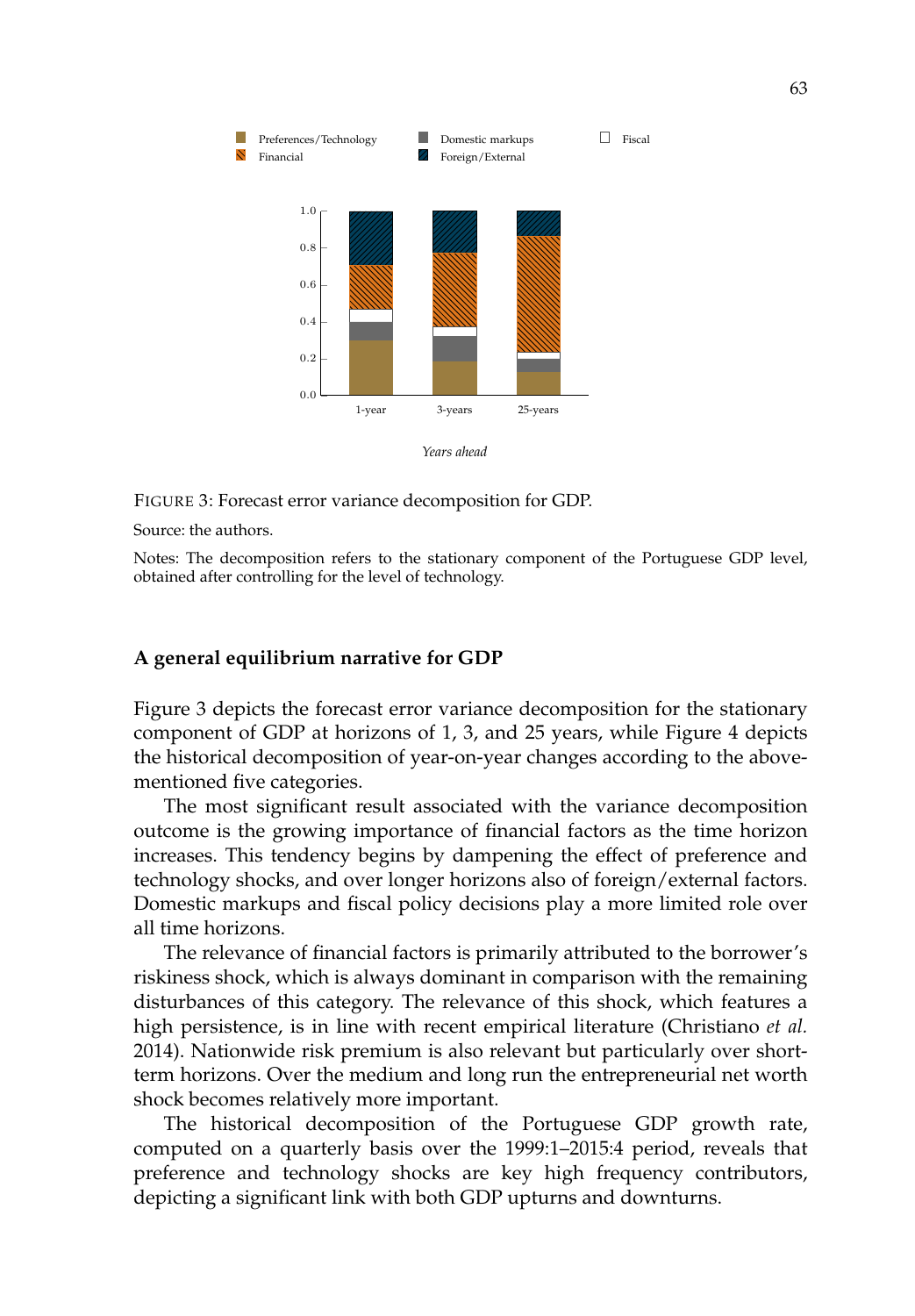

FIGURE 4: Historical decomposition of Portuguese GDP growth.

Source: The authors.

Notes: All results are in deviations from steady-state values. GDP growth is measured in terms of year-on-year changes. In *PESSOA*, the steady-state growth rate is identical in Portugal and in the Euro Area, and exogenously set at 1.2% (in line with the Euro Area average growth over the 1999:1–2015:4 period). Further details can be found in Júlio and Maria (2017). The information content of each category is clarified in Table 2. The vertical axis of each graph is in percentage for GDP growth (black line) and in percentage points for the contributions (bars).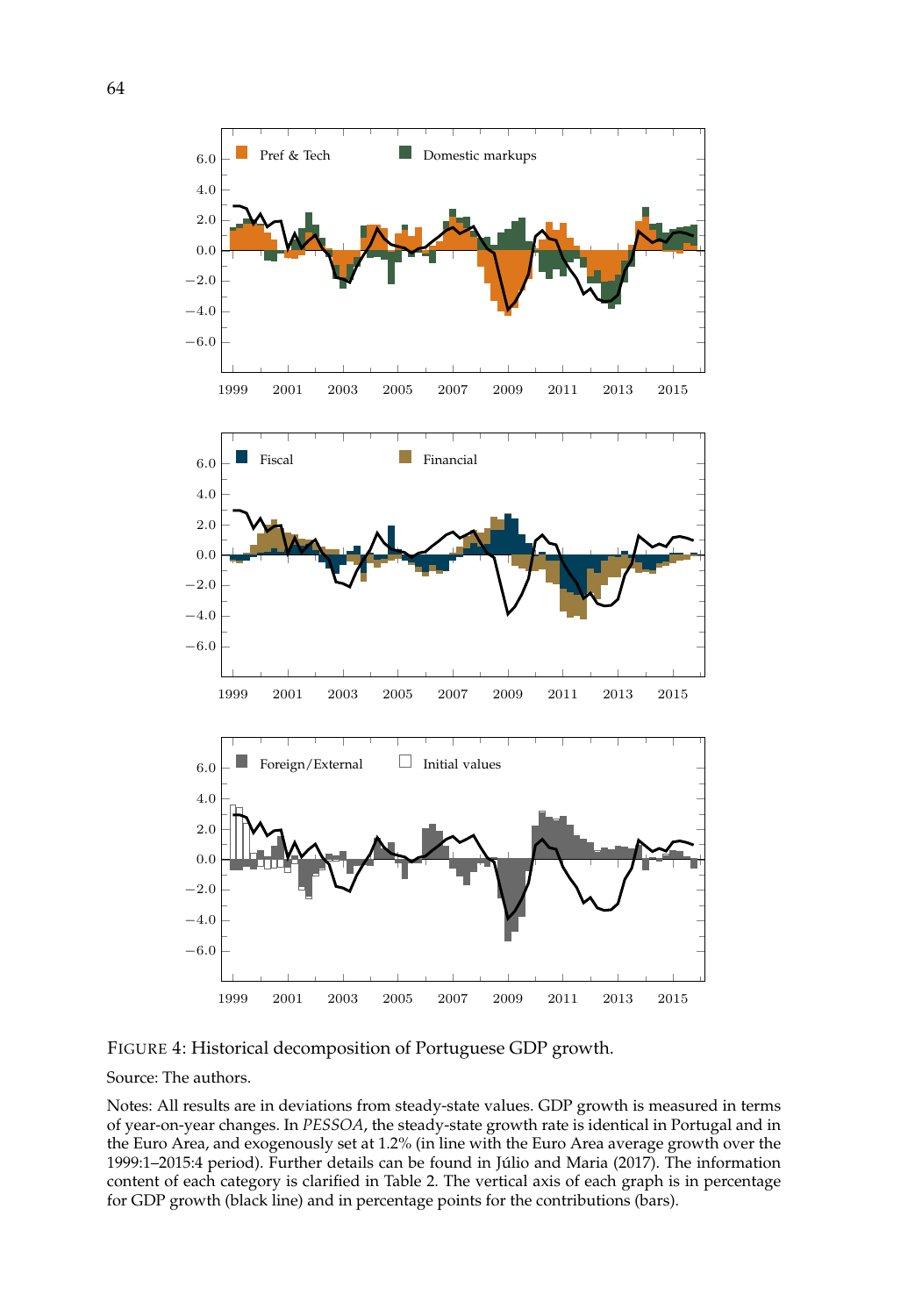Fiscal factors are neither systematically procyclical nor countercyclical, while financial and foreign/external factors feature a relatively high persistence, oscillating between protracted negative and positive contributions. The average contribution of financial factors over the sample period is negative, largely due to the last five years outcome, in contrast with the contribution of foreign/external factors. Domestic markup shocks are a more erratic category, explained to some extent by the assumed processes clarified in Table 2.<sup>3</sup>

The smoothed values of shock processes in financial variables suggest that Portugal was moderately disrupted by the 2008 worldwide financial  $turbulence.<sup>4</sup>$  The 2009 collapse in world trade and the concomitant decline in Euro Area GDP resulted however in powerful negative external shocks, accompanied by significant preferences/technology disturbances. GDP growth tumbled as a result, despite outweighing contributions from the fiscal side, most notably from government consumption, consumption taxes, and labor income taxes.

Foreign/external factors, influenced by the recovery of world trade, were the main driving force behind the economic recovery of early 2010, placing GDP growth near steady-state levels. However, domestic macroeconomic fragilities and financial markets turbulence triggered adverse financial shocks, especially an increase in the nationwide risk premium—incorporated in *PESSOA* as an exogenous development—and in borrower's riskiness. GDP plummeted again in early 2011, backed by a harsh fiscal adjustment where government consumption and investment plunged and taxes—especially on consumption and labor—hiked. The harsher part of the fiscal adjustment lasted until early 2012, though GDP growth remained below the steady-state level until late 2013, due to shocks on preferences/technology.

Portuguese GDP growth recovered from the double dip with the reversal of the effects triggered by some of these shocks, remaining above the steadystate growth rate from 2014 onwards. Domestic markups—in particular the wage markup—and external factors emerged as the main contributors to positive GDP growth in this later period.

Figure 5 draws the contribution of selected disturbances, among the twenty four structural shocks presented in Table 2, taking into account their correlation with the endogenous variable after 2008, and their relative importance. Results show that the 2009–10 downturn was particularly dominated by two structural shocks: the unit root technology and the exports market share shocks, mostly reflecting the worldwide economic turbulence, the fall in Euro Area GDP, and the 2009 collapse in world trade.

<sup>3.</sup> Due to identification difficulties, wage markup shocks are the only ones assumed to follow an AR(1) process.

<sup>4.</sup> The imports efficiency shock was a key depressing driver during 2008.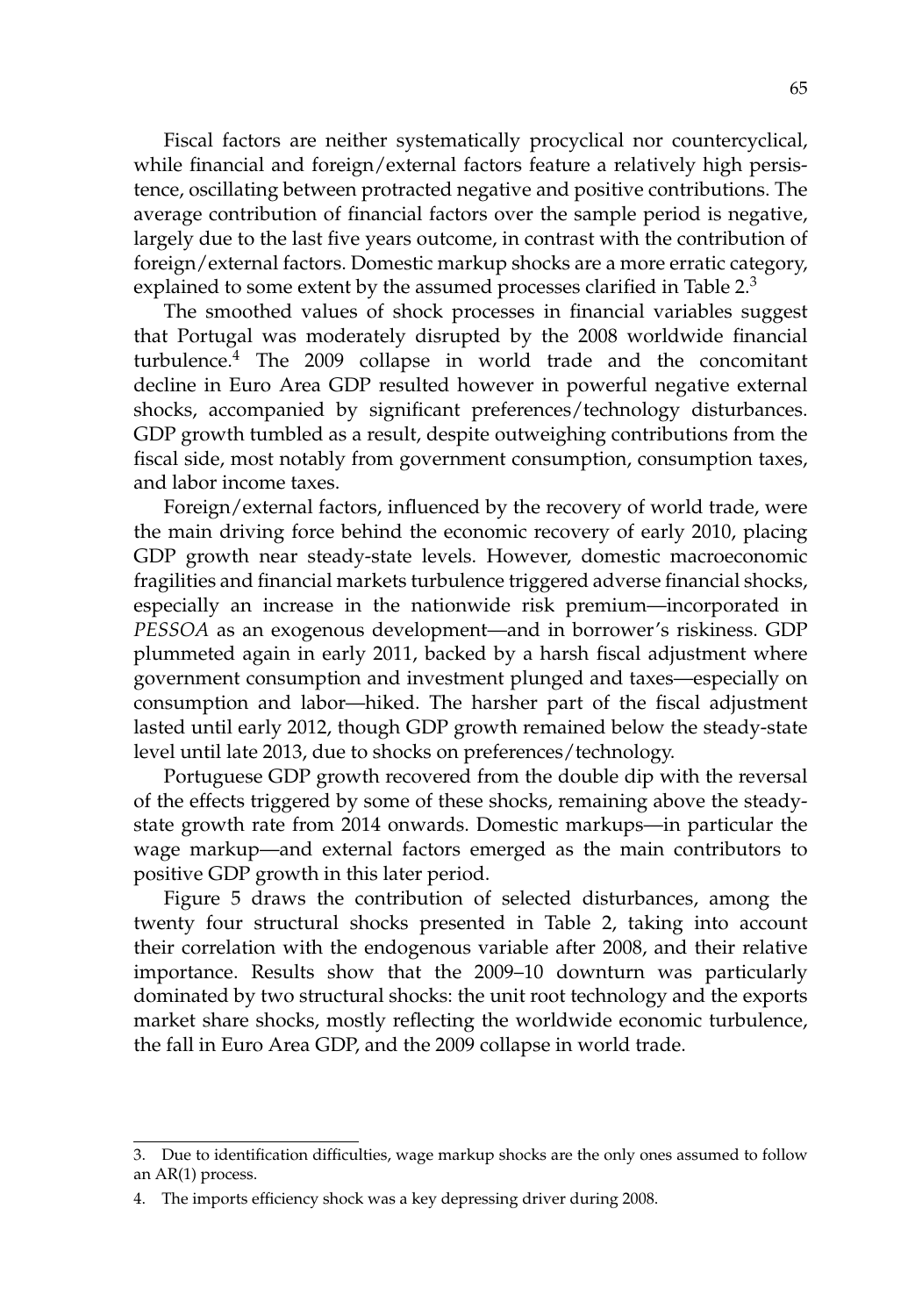

FIGURE 5: Contributions to GDP growth—selected shocks.

Source: The authors.

Notes: All results are in deviations from steady-state values. GDP growth is measured in terms of year-on-year changes.

The 2011–13 downturn was no longer dominated by two focal shocks and instead had more granular contributions. The unit root technology shock still emerges as an important disturbance, but the export market share no longer contributes to hinder GDP growth. Among all fiscal disturbances, justified by the adjustment process that the economy underwent over this period, the negative contribution of public consumption and investment was the most important. The adverse impact of the nationwide risk premium is also highlighted in Figure 5.

Finally, wage markup and borrower's riskiness shocks deserve a special emphasis in the Portuguese post-2008 period: both depicted a persistent dampening effect on GDP growth. However, the negative contribution of the wage markup disturbance came to an halt by 2014:4, turning to positive thereafter, whereas borrower's riskiness continued to wane on GDP growth.<sup>5</sup>

<sup>5.</sup> The wage markup shock is computed as a wedge between the theoretical perfect competition wage and the one effectively received by households, the latter included in the information set that we used to estimate the model. See Júlio and Maria (2017) for more details.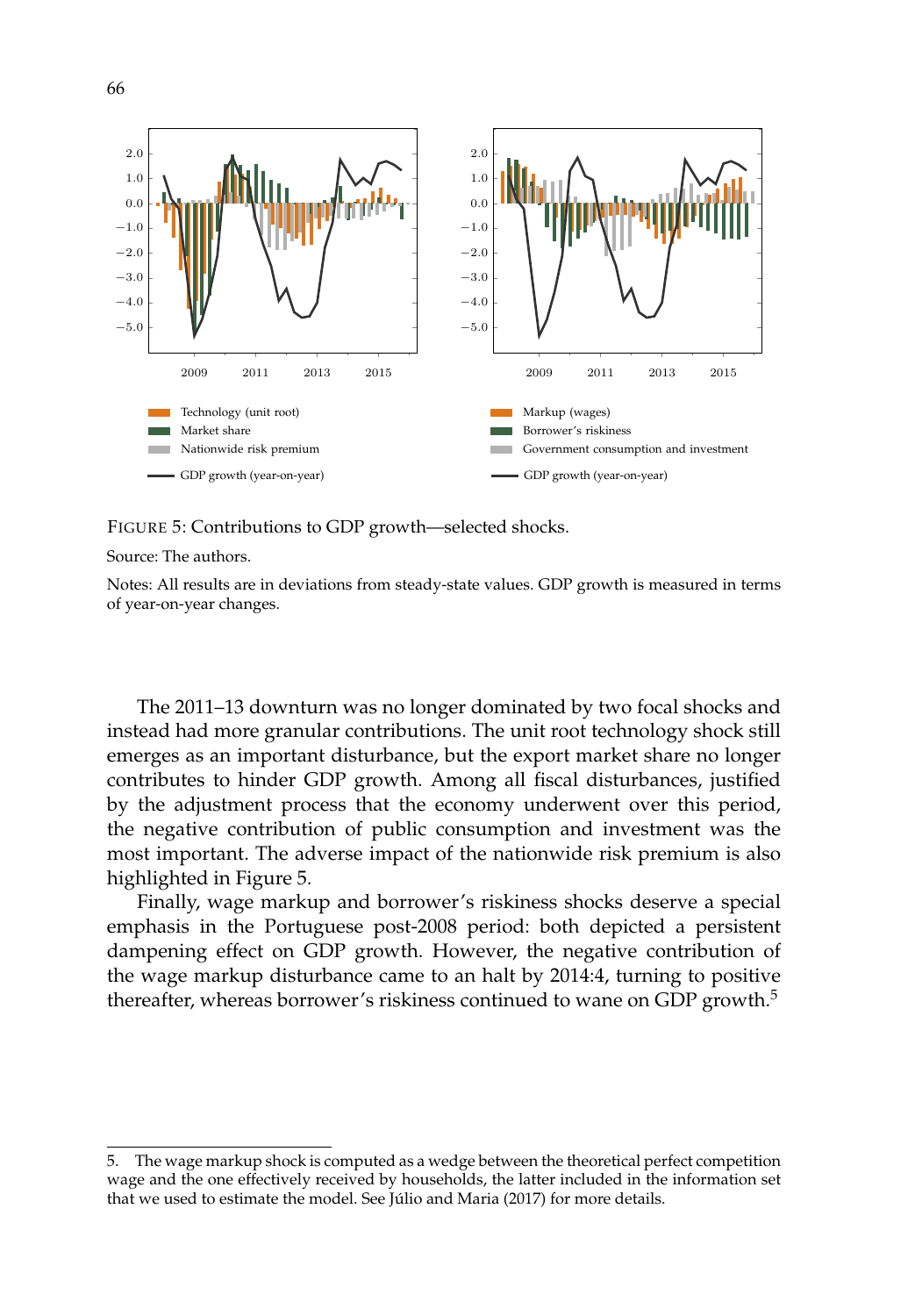# **Concluding remarks**

This article presents the results of an estimated version of *PESSOA*, a mediumscale small-open Dynamic Stochastic General Equilibrium model for the Portuguese economy.

Our findings suggest that fluctuations in financial factors are the most important driving force of the business cycle since the euro area inception, and played an important role in recent events. The post-2008 period is marked by a persistent increase in borrower's riskiness that in 2015 is still waning on GDP growth.

The Portuguese 2009–10 downturn was dominated by two focal effects: the unit root technology and the exports market share shocks, reflecting the worldwide financial turbulence, the fall in Euro Area GDP, and the 2009 collapse in world trade. The 2011–13 downturn has a more granular nature, although unit root technology shocks remain a key contributor. It includes for instance an important fiscal element, particularly the reduction in public consumption and investment, as well as a significant increase in risk (including the nationwide risk premium and the borrowers' riskiness).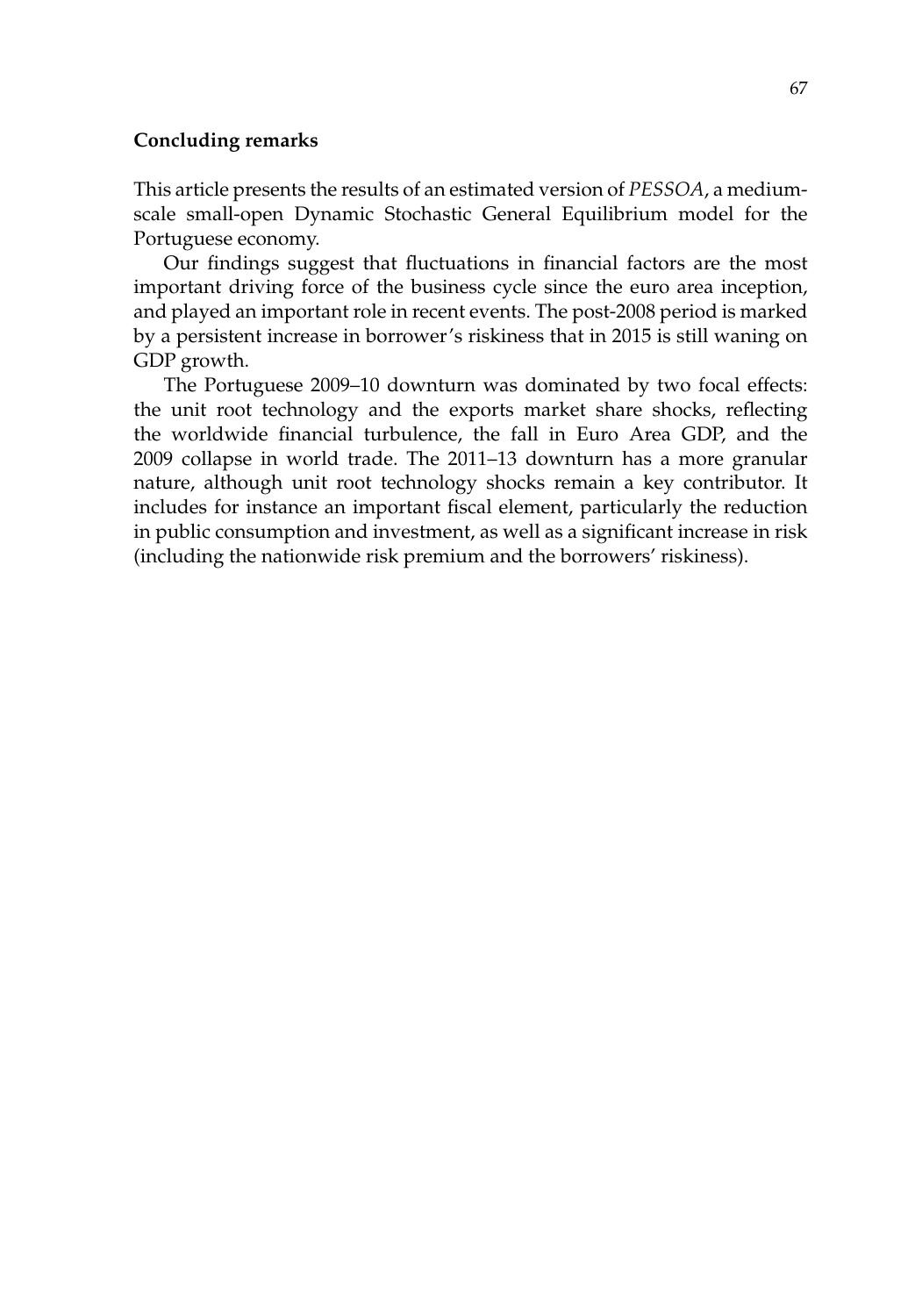# **References**

- Adolfson, Malin, Stefan Laséen, Jesper Lindé, and Mattias Villani (2007). "Bayesian estimation of an open economy DSGE model with incomplete pass-through." *Journal of International Economics*, 72(2), 481–511.
- Adolfson, Malin, Stefan Laséen, Jesper Lindé, and Mattias Villani (2008). "Evaluating an estimated new Keynesian small open economy model." *Journal of Economic Dynamics and Control*, 32(8), 2690–2721.
- Almeida, Vanda, Gabriela Castro, Ricardo M. Félix, Paulo Júlio, and José R. Maria (2013a). "Inside PESSOA—A detailed description of the model." Working Paper 16/2013, Banco de Portugal.
- Almeida, Vanda, Gabriela Castro, Ricardo M. Félix, and José R. Maria (2013b). "Fiscal consolidation in a small euro area economy." *International Journal of Central Banking*, 9(4), 1–38.
- Almeida, Vanda, Gabriela Castro, and Ricardo Mourinho Félix (2009). "The Portuguese economy in the European context: structure, shocks and policy." In *The Portuguese economy in the context of economic, financial and monetary integration*, pp. 65–152. Banco de Portugal.
- Almeida, Vanda, Gabriela Castro, and Ricardo Mourinho Félix (2010). "Improving competition in the non-tradable goods and labour markets: the Portuguese case." *Portuguese Economic Journal*, 9(3), 163–193.
- Bayoumi, T. and S. Sgherri (2006). "Mr Ricardo's great adventure: Estimating fiscal multipliers in a truly intertemporal model." Working Paper 06/168, International Monetary Fund.
- Bernanke, B.S., M. Gertler, and S. Gilchrist (1999). "The financial accelerator in a quantitative business cycle framework." *Handbook of macroeconomics*, 1, 1341–1393.
- Blanchard, Olivier (1985). "Debts, deficits and finite horizons." *Journal of Political Economy*, 93(2), 223–247.
- Buiter, Willem (1988). "Death, birth, productivity growth and debt neutrality." *The Economic Journal*, 98(391), 279–293.
- Castro, Gabriela, Ricardo M Félix, Paulo Júlio, and José R Maria (2015). "Unpleasant debt dynamics: Can fiscal consolidations raise debt ratios?" *Journal of Macroeconomics*, 44, 276–294.
- Castro, Gabriela, Ricardo M. Félix, Paulo Júlio, and José R. Maria (2013). "Fiscal multipliers in a small euro area economy: How big can they get in crisis times?" Working Paper 11, Banco de Portugal.
- Christiano, Lawrence, Roberto Motto, and Massimo Rostagno (2010). "Financial factors in economic fluctuations." Working Paper 1192, European Central Bank.
- Christiano, Lawrence J., Martin Eichenbaum, and Charles Evans (2005). "Nominal rigidities and the dynamis effects of a shock to monetary policy." *Journal of Political Economy*, 113(1), 1–45.